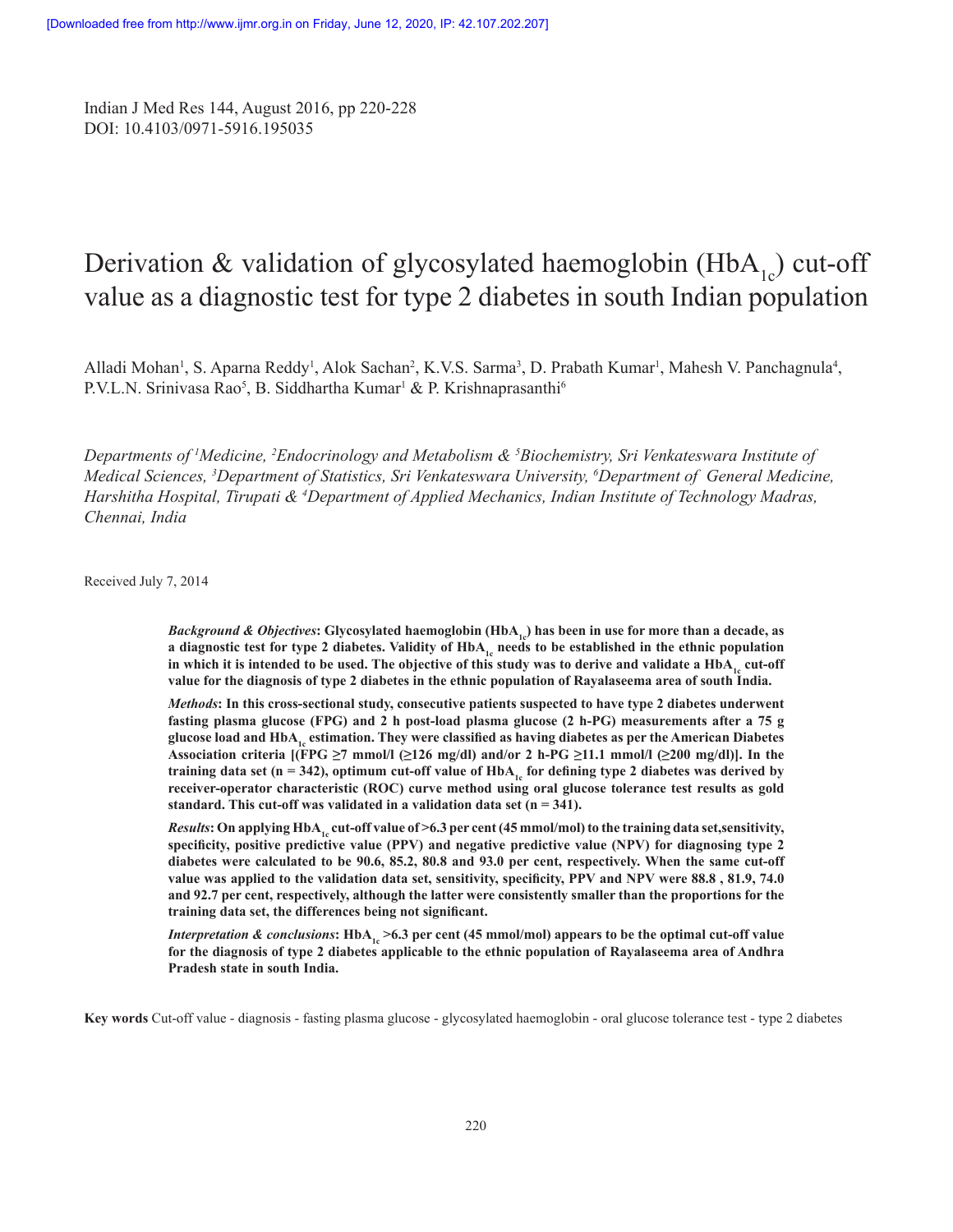Type 2 diabetes is a chronic non-communicable disease whose prevalence is showing an alarming escalating trend in both developed and developing countries<sup>1</sup>. If unrecognized or left untreated, it may lead to serious complications resulting in diabetic nephropathy, neuropathy, retinopathy and cardiovascular diseases, causing not only significant morbidity but also major economic consequences $2,3$ . It has been reported that improved glycaemic control can reduce the development and/or progression of disease and its complications. Hence, screening for an early diagnosis of type 2 diabetes is of paramount importance $2,3$ .

The traditional approach of diagnosis of type 2 diabetes using blood glucose estimation is hampered by several limitations such as high intra-individual biological variability (4-14%), pre-analytical variability due to fall of glucose levels in samples at room temperature, effect of lifestyle measures such as exercise, calorie restriction and difficulty in ensuring a strict fasting state before blood glucose measurement, among others<sup>3,4</sup>. For more than a decade, glycosylated haemoglobin  $(HbA_{1c})$  has been used for monitoring glycaemic control in patients with type 2 diabetes.  $HbA<sub>1c</sub>$  has been incorporated as a diagnostic test for type 2 diabetes by the American Diabetes Association  $(ADA)^5$  as it has the advantages of not requiring a fasting state for obtaining the blood sample and having a significantly less analytical variability  $(\leq 2 \%)$ . However, validity of  $HbA<sub>1c</sub>$  needs to be established in the ethnic population, in which it is intended to be used as a diagnostic test for type 2 diabetes. The present study was undertaken to derive and validate a cut-off value for  $HbA_{1c}$  for the diagnosis of type 2 diabetes in the ethnic population of Rayalaseema area in Andhra Pradesh, south India.

# **Material & Methods**

To estimate the sensitivity with a precision of 7 per cent, we needed to study 125 patients with newly diagnosed type 2 diabetes. It was therefore, planned to study 150 patients with newly diagnosed type 2 diabetes. To estimate the specificity of 85 per cent with a precision of five per cent with 95 per cent confidence interval (CI), we needed to study 196 participants who did not have type 2 diabetes; it was planned to study 200 individuals without type 2 diabetes.

From March 2011 to August 2012, consecutive adult patients hailing from Chittoor, Kadapa, Kurnool and Anantapur districts of Rayalaseema area of Andhra Pradesh, India, suspected to have type 2 diabetes attending the Medicine and Endocrinology outpatient departments of Sri Venkateswara Institute of Medical Sciences, Tirupati, a tertiary care teaching hospital, underwent screening for inclusion in the study. Patients under 20 yr of age, those already known to have type 2 diabetes, pregnant women, seriously ill patients, patients with significant comorbid conditions, patients likely to have a secondary cause of type 2 diabetes, such as those receiving corticosteroid treatment among others, and those unwilling to participate in the study were excluded.

Sample size calculations were done using nMaster® software (Version 2) (Copyright© Department of Biostatistics, CMC, Vellore, Tamil Nadu, India). The training data set consisted of 342 patients, and 341 patients were studied in the validation data set.

The study was approved by the Institutional Ethics Committee. Written informed consent was obtained from all patients participating in the study. A detailed history was obtained from all the patients, and a thorough physical examination was carried out. Socio-economic status of the patients was recorded and categorized as per the updated Kuppuswamy's socioeconomic scale<sup>6</sup>; the income cut-offs were updated considering 2001 as the base year, using the All India Consumer Price Index for industrial workers as in February 2010 as described by Mishra and Singh<sup>7</sup>. Weight was measured (in kilograms) on a beam balance. Height was recorded using a stadiometer with head held in Frankfurt plane to the nearest of 0.1 cm. Blood pressure was recorded with a sphygmomanometer with the patient in the sitting position after five min of rest. Hypertension was defined as per the Joint National Committee VII classification<sup>8</sup>.

All patients suspected to have type 2 diabetes were screened using the standard oral glucose tolerance test (OGTT) with 75 g anhydrous glucose<sup>5</sup>. The fasting plasma glucose (FPG) and 2 h plasma glucose (2h-PG) were estimated using the glucose oxidase method (Autoanalyser CX9; Beckman Coulter, CA, USA). The intra- and inter-assay coefficients of variation (CVs) for the OGTT assay ranged from 1.7 to 2.8 per cent. Type 2 diabetes and pre-diabetes conditions were diagnosed by carrying out an OGTT as per the ADA position statement 2010<sup>5</sup> and were classified as having type 2 diabetes [FPG  $\geq$ 126 mg/dl (7 mmol/l) and/or 2 h-PG  $\geq$ 200 mg/dl (11.1 mmol/l)]; impaired fasting glucose (IFG) [FPG 100 mg/dl (5.6 mmol/l) to 125 mg/dl (6.9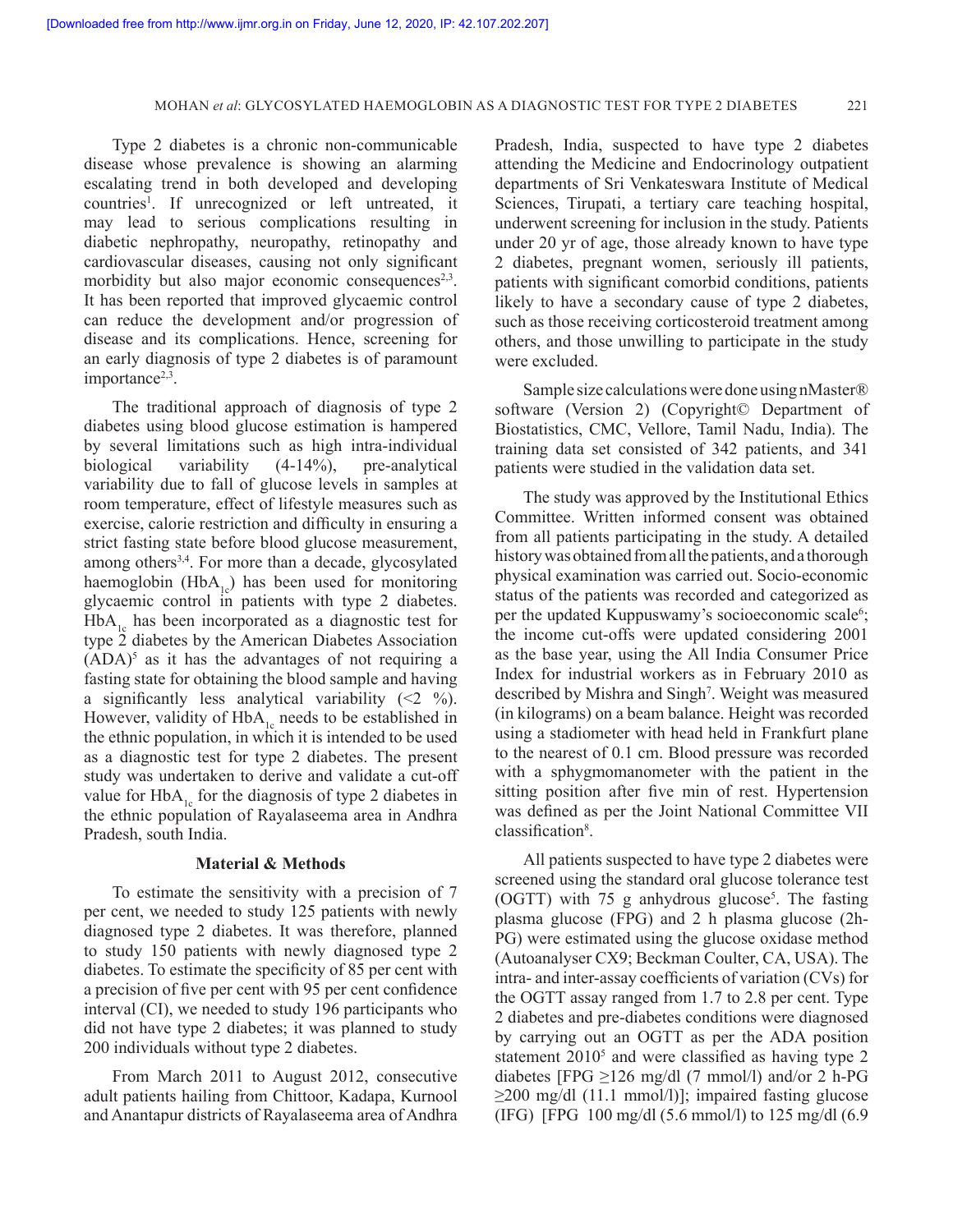mmol/l)]; or impaired glucose tolerance (IGT) [2-h PG of 140 mg/dl (7.8 mmol/l) to 199 mg/dl (11.0 mmol/l)].

 $HbA_{1c}$  levels were estimated by the Bio-Rad D10 system (Bio-Rad, USA) functioning on highperformance liquid chromatography (HPLC) based ion exchange chromatography. The Bio-Rad machine conforms to the National Glycohemoglobin Standardization Program (NGSP) standardized to the Diabetes Control and Complications Trial (DCCT)<sup>9</sup>. The CV for the  $HbA_{1c}$  assay for normal was 1.16 per cent, and for type 2 diabetes, it was 1.22 per cent.  $HbA<sub>1c</sub>$  values were dually reported as per cent (mmol/ mol) using the NGSPs HbA<sub>1c</sub> converter (*http://www. ngsp.org/convert1.asp*). Serum total cholesterol, triglycerides and high-density lipoprotein (HDL) were measured using Autoanalyzer CX9 (Beckman Coulter, USA). The serum LDL level was calculated using the Friedwald's formula<sup>10</sup>.

*Statistical analysis*: Data were recorded on a predesigned proforma and managed using Microsoft Excel 2007 (Microsoft Corp, USA). Descriptive statistics for the categorical variables were performed by computing the frequencies (percentages) in each category. For the quantitative variables, approximate normality of the distribution was assessed. Variables following normal distribution were summarized by mean and standard deviation (SD); the remaining variables were summarized as median [interquartile range (IQR)]. The association between two categorical variables was tested by Chi-square  $(\chi^2)$  test. Student's t test was used to compare continuous variables between the groups. All tests were two-tailed.

Defining  $HbA_{1c}$  cut-off value: On the basis of the OGTT results<sup>5</sup>, the patients in the training data set  $(n = 342)$  were categorized as having type 2 diabetes. The optimum cut-off value of  $HbA<sub>1c</sub>$  for defining type 2 diabetes was derived in the training data set by receiver-operator characteristic  $(ROC)$  curve method<sup>11</sup>. The  $HbA<sub>1c</sub>$  measurements in patients with and without newly diagnosed type 2 diabetes were used to derive the appropriate cut-off value of  $HbA_1$  for diagnosing type 2 diabetes that would be applicable for the ethnic population studied. The sensitivity, specificity, positive predictive value (PPV) and negative predictive value (NPV) for the cut-off value were calculated.

Validation of the derived  $HbA_{1c}$  cut-off level: The validity of the HbA<sub>1c</sub> cut-off value derived from the training data set was assessed in a validation data set of patients who had undergone OGTT and  $HbA_{1c}$  measurement by considering the categorization based on the OGTT results as per the ADA 2010 position statement<sup>5</sup> as the gold standard and applying the  $HbA_{1c}$ cut-off and calculating the sensitivity, specificity, PPV and NPV for this cut-off value. The sensitivity, specificity, PPV and NPV obtained for the  $HbA_{1c}$  cutoff value in the training and validation data sets were compared using  $\chi^2$  test. Thus, derived HbA<sub>1c</sub> cut-off was also applied to patients who had undergone FPG testing and  $HbA<sub>1c</sub>$  measurement only to assess the additional diagnostic pick up of this cut-off.

Error in judgement of the  $HbA_{1c}$  (%) cut-off: The sensitivity (%, denoted by  $\xi$ ) and specificity (%, denoted by ς) data were further analysed to locate the point on the ROC curve that was closest to the ideal value (100 % for each) by plotting a graph with the  $HbA_{1c}$  per cent on the X-axis and error in judgement on the Y-axis. The error in judgement (%*E*) was calculated as the distance between a given  $HbA<sub>1c</sub>$  cut-off yield and the desired set point using the closest to  $(0,1)$  method<sup>12</sup>. Mathematically, it can be written as follows:

$$
\%E = \sqrt{(\xi - 100)^2 + (\zeta - 100)^2}
$$

This cut-off value (%*E*) yields the least root mean square error in judgement. The  $HbA_{1c}$  cut-off value at which  $\frac{6}{E}$  is minimum could point to the least error in judgement.

Statistical software IBM SPSS, Version 20, (IBM SPSS Statistics, USA), Systat 12, Version 12.00.08 (Systat Software, Inc., USA) and MedCalc Version 11.3.0 for Windows 2000/XP/Vista/7 (MedCalc Software bvba, Belgium) were used for statistical analysis.

## **Results**

During the study period, 1230 patients were considered for inclusion in the study. Of these, 309 patients were excluded due to various reasons. The remaining 921 patients satisfying the inclusion criteria were studied (Fig. 1). Their demographic characteristics are shown in Table I. Their mean age was  $48.8 \pm 12$ yr; there were 462 males. Majority were in their fourth decade of life. Major comorbid conditions present at the time of initial evaluation included hypertension ( $n = 584$ ; 63.4 %), chronic kidney disease  $(n = 6)$  and coronary artery disease ( $n = 10$ ). Based on the National Cholesterol Education Programme (NCEP) Adult Treatment Panel III, $^{13}$  low HDL (90.8%) was the most frequently observed abnormality followed by hypercholesterolemia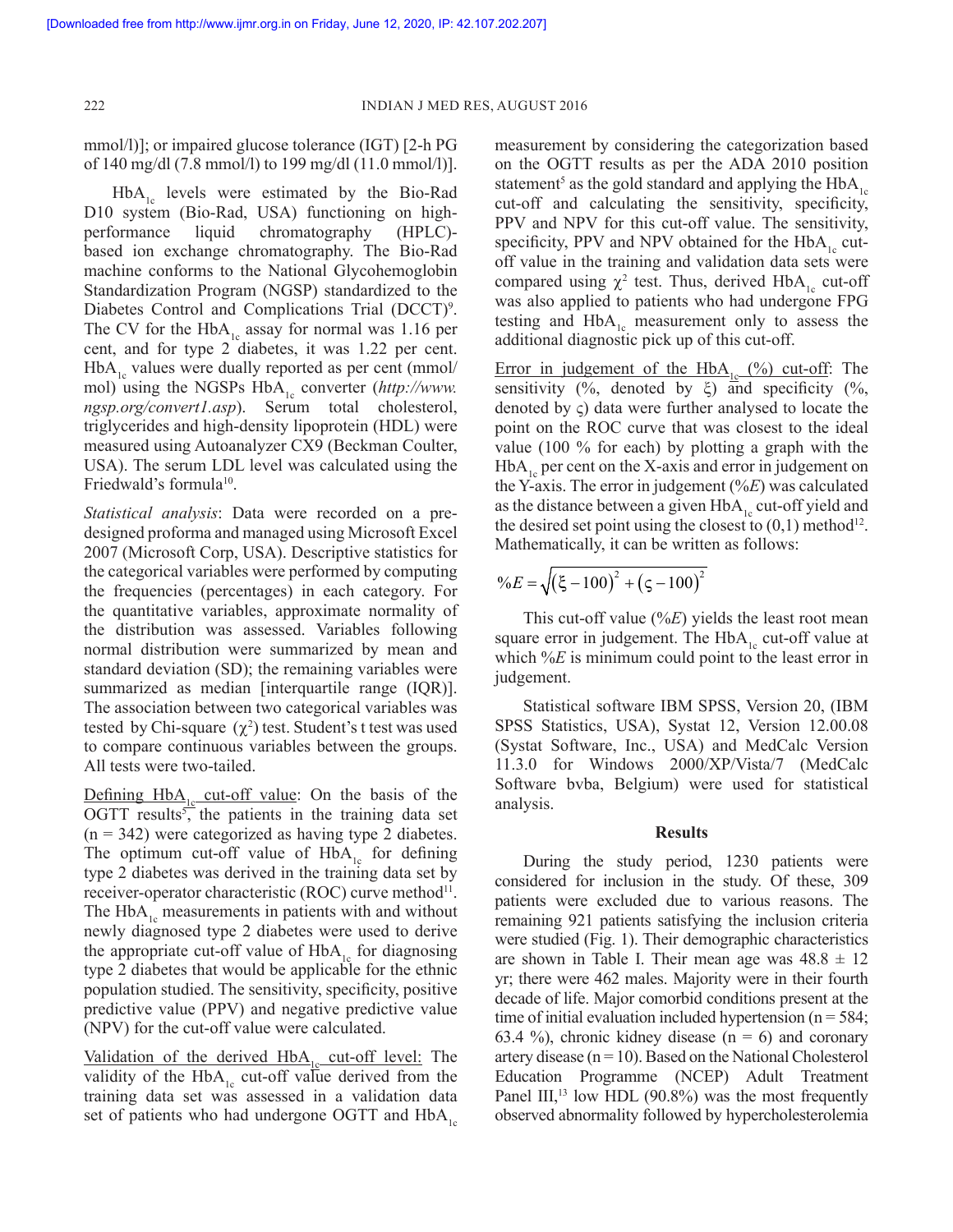#### MOHAN *et al*: GLYCOSYLATED HAEMOGLOBIN AS A DIAGNOSTIC TEST FOR TYPE 2 DIABETES 223



**Fig. 1.** Flow chart showing study design. OGTT = Oral glucose tolerance test; FPG = Fasting plasma glucose; HbA<sub>1c</sub> = Glycosylated haemoglobin.

(70.7%). Hypertriglyceridemia (41%) was also found in a considerable number of patients. In 12 per cent of the patients, high serum LDL levels were observed.

The OGTT results  $(n = 683)$  were normal in 255 (37.3%) patients, 264 patients (38.7%) were found to have newly diagnosed type 2 diabetes and pre-diabetes conditions were present in 164 (24%) patients [both IFG and IGT (n = 65, 9.5%); IGT (n = 50, 7.3%) followed by IFG  $(n = 49, 7.1\%)$ ].

As per the updated Kuppuswamy classification<sup>6,7</sup>, most of the patients (n=358, 38.9%) belonged to the upper (Class II) and lower-middle class (Class III) (n=273, 29.6%) (Table I). Patients with newly diagnosed type 2 diabetes were significantly older compared with those without (mean age  $51.4 \pm 11.1$  vs.  $45.4 \pm 12.1$  yr;  $P < 0.001$ ). Men outnumbered women among patients with newly diagnosed type 2 diabetes.

Of the 921 patients, 683 had undergone OGTT and  $HbA_{1c}$  measurement; the initial 342 patients constituted the training data set and the remaining 341 patients constituted the validation data set. The remaining 238 patients had either provided samples for FPG and HbA<sub>1c</sub> measurement only (n = 106) or had provided samples for FPG, post-prandial blood glucose and HbA<sub>1c</sub> (n = 139) measurement instead. The ROC curve for calculating the optimal cut-off value of  $HbA<sub>1c</sub>$  for the diagnosis of type 2 diabetes in training data set  $(n = 342)$  and the interactive dot diagram for  $HbA<sub>1c</sub>$  values are shown in Fig. 2. On categorizing the patients in the training data set  $(n = 342)$  using OGTT (gold standard) results and applying the  $HbA<sub>1c</sub>$  cut-off value of >6.3 per cent (45 mmol/mol) derived by ROC method, the sensitivity, specificity, PPV and NPV were 90.6, 85.2, 80.8 and 93.0 per cent, respectively (Tables II and III).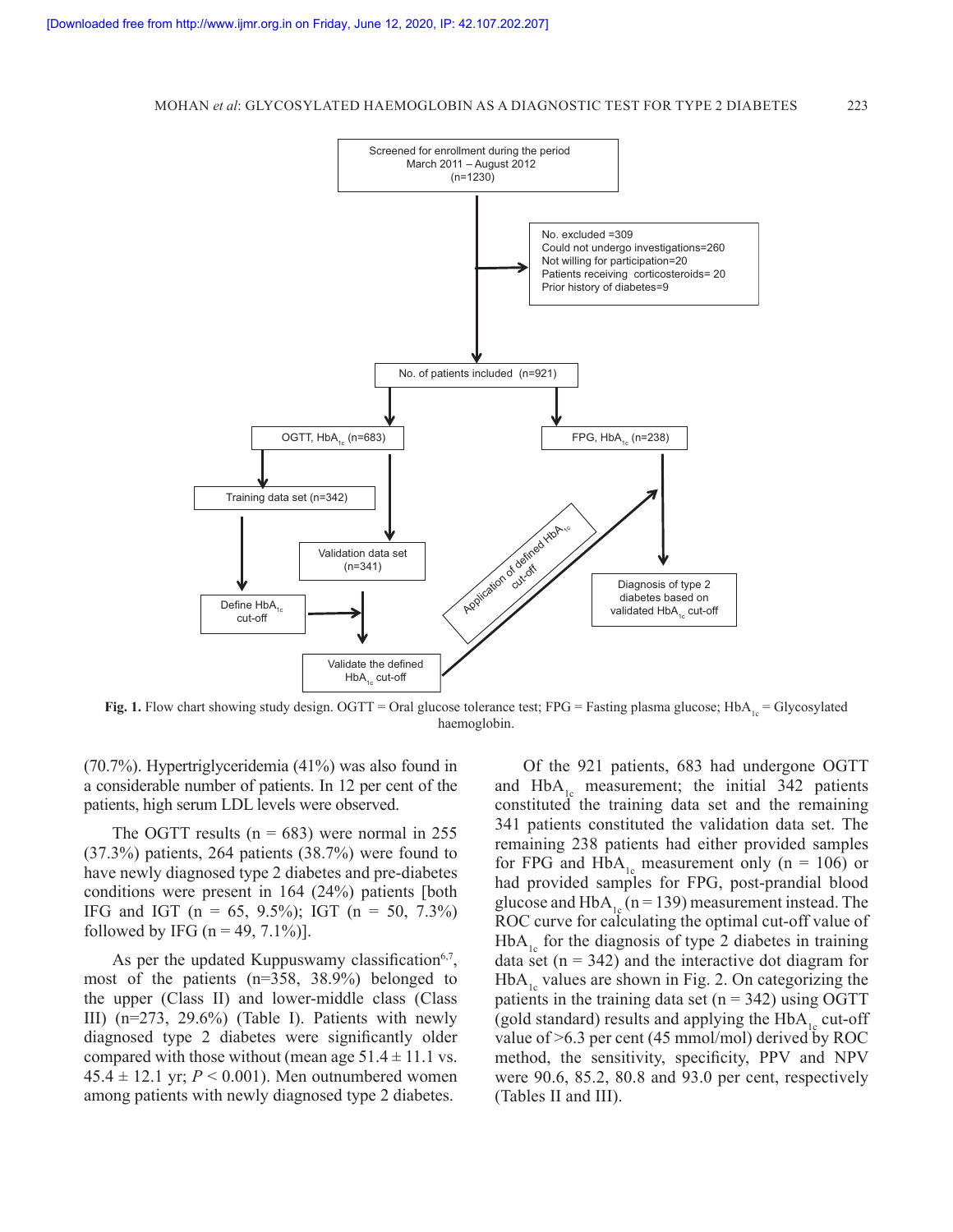When the HbA<sub>1c</sub> cut-off of >6.3 per cent (45 mmol/ mol) thus derived was applied to the validation data set  $(n = 341)$ , it yielded a sensitivity, specificity, PPV and NPV of 88.8, 81.9, 74.0 and 92.7 per cent, respectively (Table III). On comparing the training data set and validation data sets, the sensitivity, specificity, PPV and NPV of the HbA<sub>1c</sub> cut-off observed in the validation

| <b>Table I.</b> Demographic characteristics of patients $(n = 921)$ at<br>the time of initial evaluation |                         |  |  |  |
|----------------------------------------------------------------------------------------------------------|-------------------------|--|--|--|
| Variable                                                                                                 | Observation             |  |  |  |
| Age (yr) <sup>a</sup>                                                                                    | $48.8 \pm 12$           |  |  |  |
| Age distribution (yr), $n$ (%)                                                                           |                         |  |  |  |
| $<$ 24                                                                                                   | 11(1.2)                 |  |  |  |
| 25-44                                                                                                    | 329 (35.7)              |  |  |  |
| >45                                                                                                      | 581 (63.1)              |  |  |  |
| Gender, $n$ $(\%)$                                                                                       |                         |  |  |  |
| Males                                                                                                    | 462(50.2)               |  |  |  |
| Females                                                                                                  | 459 (49.8)              |  |  |  |
| Socio-economic status, n $(\%)^b$                                                                        |                         |  |  |  |
| Upper (Class I)                                                                                          | 78 (8.5)                |  |  |  |
| Upper middle (Class II)                                                                                  | 358 (38.9)              |  |  |  |
| Lower middle (Class III)                                                                                 | 273 (29.6)              |  |  |  |
| Upper lower (Class IV)                                                                                   | 200(21.7)               |  |  |  |
| Lower (Class V)                                                                                          | 12(1.3)                 |  |  |  |
| Tobacco smoking status, n (%)                                                                            | $117 (12.7)^{c,d}$      |  |  |  |
| Alcoholism, $n$ $(\%)$                                                                                   | 59 $(6.4)$ <sup>c</sup> |  |  |  |
| $\alpha$ <sup>a</sup> Expressed as moon $\pm$ CD <sup>, b</sup> $\alpha$ por Modified Kunnusyamy's       |                         |  |  |  |

<sup>a</sup>Expressed as mean±SD; <sup>b</sup>As per Modified Kuppuswamy's Scale; <sup>c</sup>All males; <sup>d</sup>Median (IQR) pack years=15.4 (5.5-27). SD, standard deviation; IQR, interquartile range

data set were consistently smaller than the proportions for the training data set, but the differences were not significant.

Figure 3 shows the specificity  $(\%)$  and sensitivity (%) with the HbA<sub>1c</sub> per cent and error in judgement  $(\%E)$  shown as the inset. The error in judgement  $(\%E)$ (mean 17.49; 95% CI 11.4-25.6) was the least at the HbA<sub>1c</sub> cut-off value of >6.3 per cent (45 mmol/mol).

The validated  $HbA_{1c}$  cut-off value [>6.3% (45 mmol/mol)] was also applied to the individuals who had not undergone OGTT, in whom only FPG values were available ( $n = 238$ ). The validated HbA<sub>1c</sub> cut-off picked up an additional 50 cases of newly diagnosed type 2 diabetes and missed nine cases categorized as newly diagnosed type 2 diabetes by the FPG cut-off criteria (Table IV).

# **Discussion**

Several studies have computed different  $HbA_{1c}$ cut-off values for diagnosing diabetes mellitus based on OGTT ranging from ≥5.6 per cent (38 mmol/mol) to  $\geq$ 7.0 per cent (53 mmol/mol)<sup>14-20</sup>. Several factors such as age, ethnicity, genetic makeup, erythrocyte lifespan and erythrocyte environment, which can influence glycosylation of haemoglobin<sup>21-25</sup>, are likely to have contributed to these differences. As India is a country with varied ethnic diversity, an attempt was made in this study to elucidate the reliable cut-off value of  $HbA<sub>1c</sub>$  for the diagnosis of type 2 diabetes in ethnic population of Rayalaseema area of Andhra Pradesh State in southern India. Majority of the patients diagnosed were in their fourth and fifth decades of life; men were more often



**Fig. 2. (A)** Receiver-operator characteristic (ROC) curve along with 95 per cent confidence bounds for calculating the cut-off value for glycosylated haemoglobin for the diagnosis of type 2 diabetes using oral glucose tolerance test as gold standard. The area under the ROC curve  $= 0.930$ ; standard error  $= 0.0143$ ; 95 per cent confidence interval  $= 0.898-0.955$ ; Z-statistic  $= 30.180$ ; significance level *P* (area  $= 0.5$ )  $=$ 0.0001. **(B)** Interactive dot diagram for glycosylated haemoglobin  $(HbA<sub>1<sub>0</sub></sub>)$  values observed in training data set patients with newly diagnosed type 2 diabetes and those without type 2 diabetes, diagnosed based on oral glucose tolerance test. The horizontal line depicts the cut-off value.  $PPV = Positive predictive value$ ;  $NPV = Negative predictive value$ .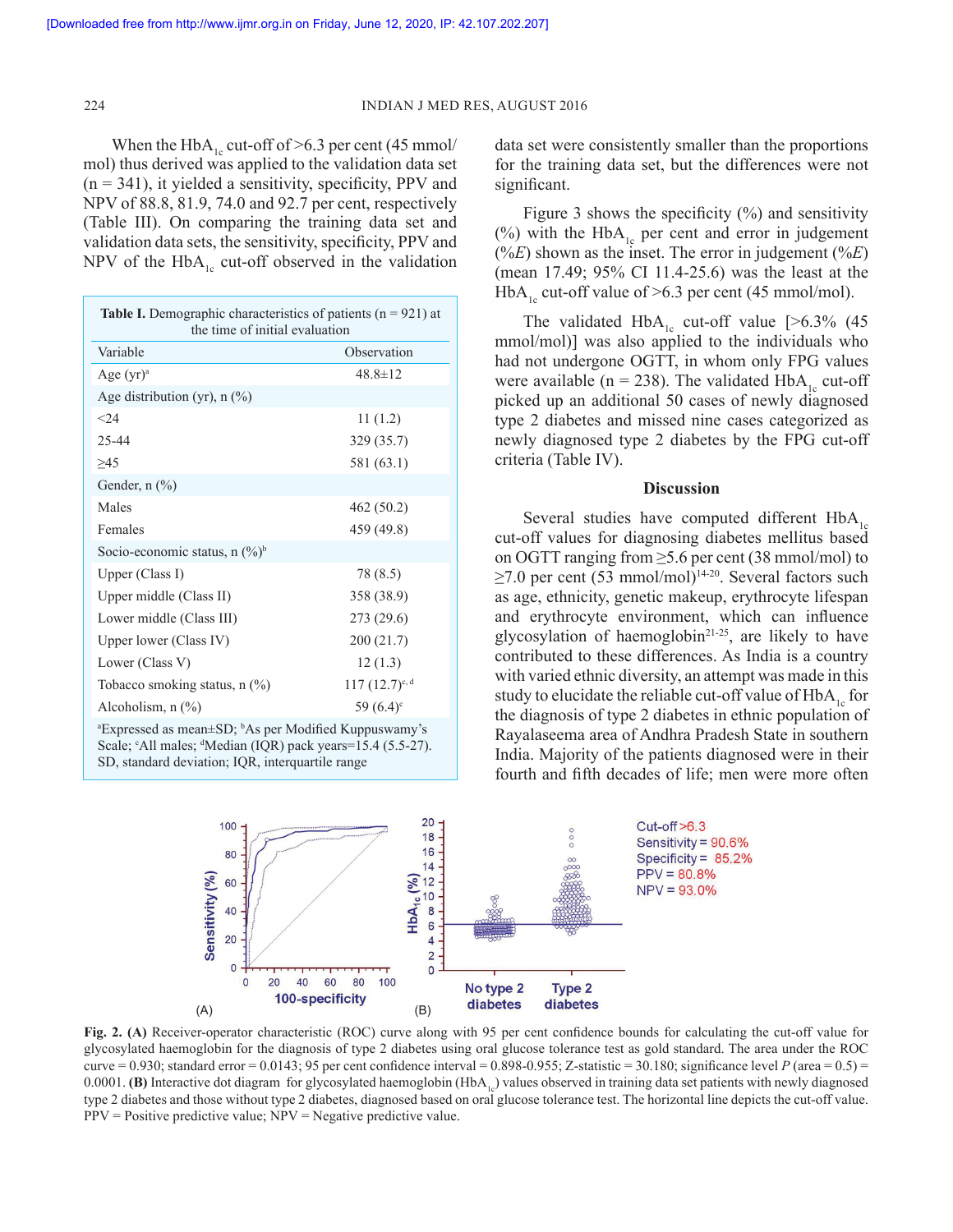#### MOHAN *et al*: GLYCOSYLATED HAEMOGLOBIN AS A DIAGNOSTIC TEST FOR TYPE 2 DIABETES 225

**Table II.** Categorization of patients in the training  $(n = 342)$  and validation  $(n = 341)$  data sets using oral glucose tolerance test results and applying the glycosylated haemoglobin cut-off value HbA<sub>1c</sub> cut-off categorization **OGTT** (gold standard) categorization Newly diagnosed type 2 diabetes,  $n$  (%) No type 2 diabetes<sup>a</sup>, n (%) Training data set  $(n = 342)$ Newly diagnosed type 2 diabetes  $[HbA<sub>1c</sub>]$ >6.3% (45 mmol/mol)] 126 (90.6) 30 (14.8) No type 2 diabetes  $[HbA<sub>1c</sub> < 6.3%$  $(45.5)$ 13 (9.4) 173 (85.2)

| $(45$ mmol/mol)                                                       |           |            |
|-----------------------------------------------------------------------|-----------|------------|
| Total                                                                 | 139 (100) | 203(100)   |
| Validation data set $(n = 341)$                                       |           |            |
| Newly diagnosed type 2 diabetes<br>$[HbA_{1c} > 6.3\% (45 mmol/mol)]$ | 111(88.8) | 39(18.1)   |
| No type 2 diabetes [HbA <sub>1c</sub> $\leq$ 6.3% (45<br>$mmol/mol$ ] | 14(11.2)  | 177 (81.9) |
| Total                                                                 | 125 (100) | 216(100)   |

 $a_{\rm{I}}$  Includes patients with normal glucose tolerance and pre-diabetes conditions. OGTT, oral glucose tolerance test;  $\rm{HbA}_{1c}$ , glycosylated haemoglobin; CI, confidence intervals

| Table III. Comparison of sensitivity, specificity, positive |  |  |  |
|-------------------------------------------------------------|--|--|--|
| predictive value and negative predictive values between     |  |  |  |
| training and validation data sets                           |  |  |  |

| Variable                                                                                    | Training data<br>set $(n = 342)$<br>$(\% )$ | Validation data<br>set $(n = 341)(\%)$<br>$(95\% \text{ CI})$ | P     |  |
|---------------------------------------------------------------------------------------------|---------------------------------------------|---------------------------------------------------------------|-------|--|
| Sensitivity                                                                                 | 90.6                                        | 88.8 (81.9-93.7)                                              | 0.621 |  |
| Specificity                                                                                 | 85.2                                        | 81.9 (76.2-86.8)                                              | 0.366 |  |
| <b>PPV</b>                                                                                  | 80.8                                        | 74.0 (66.2-80.8)                                              | 0.157 |  |
| <b>NPV</b>                                                                                  | 93.0                                        | 92.7 (88.0-95.9)                                              | 0.898 |  |
| CI, confidence intervals; PPV, positive predictive value;<br>NPV, negative predictive value |                                             |                                                               |       |  |

affected than women. These observations reflected the demographic characters documented in other published studies on newly diagnosed type 2 diabetes from India26-29. Observations from the present study revealed that only 48 per cent of the patients with type 2 diabetes belonged to the upper- and upper-middle classes. Moreover, 30 per cent of the patients belonged to lower-middle class and 23 per cent belonged to upper-lower and lower-classes. These findings suggest that in Rayalaseema area, type 2 diabetes is not only a disease of the rich alone but also affects the middleand lower-classes as well. In the present hospitalbased study, more than one-third of the patients were found to have newly diagnosed type 2 diabetes. This figure was higher compared to observations reported



**Fig. 3.** Graph plotted with specificity (%) on the X-axis and sensitivity (%) on the Y-axis along with 95 per cent confidence bands. The ideal sensitivity and specificity are indicated by the line that would begin in the lower left corner, go straight up to the upper left corner and then to the upper right corner (*i.e.*, with 100% sensitivity and 100% specificity). The diagonal line, which bisects the graph with the area under this curve of 0.5, indicates that the test is uninformative/worthless. The line connecting the derived optimal glycosylated haemoglobin cut-off (glycosylated haemoglobin  $>6.3$ ; sensitivity 90.6%, specificity 85.2%) and the ideal cut-off (sensitivity 100%, specificity 100%) is also shown. The inset shows the graph with the glycosylated haemoglobin (%) on the X-axis and error in judgement (%*E*) (with 95% confidence bands) on the Y-axis.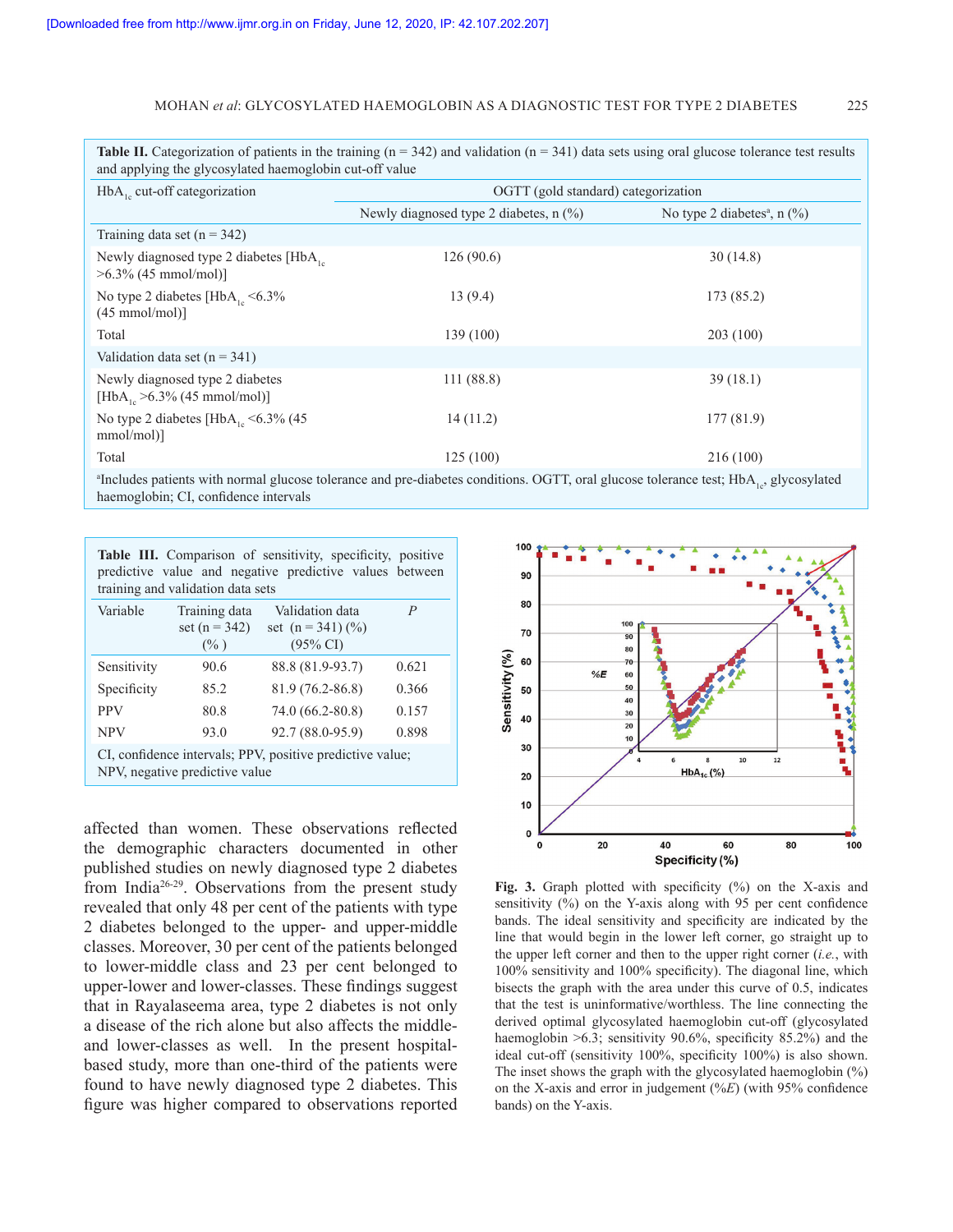#### 226 INDIAN J MED RES, AUGUST 2016

| <b>Table IV.</b> Categorization of fasting plasma glucose group using $HbA_6$ (%) cut-off of >6.3 % (45 mmol/mol) (n = 238) |                                                                         |           |  |
|-----------------------------------------------------------------------------------------------------------------------------|-------------------------------------------------------------------------|-----------|--|
| Variable                                                                                                                    | $HbA1 > 6.3$ per cent (45 mmol/mol)                                     |           |  |
|                                                                                                                             | Newly diagnosed type 2 diabetes, $n$ (%)<br>No type 2 diabetes, $n$ (%) |           |  |
| FPG $\geq$ 126 mg/dl (7 mmol/l)                                                                                             |                                                                         |           |  |
| Newly diagnosed type 2 diabetes                                                                                             | 96(65.8)                                                                | 9(9.8)    |  |
| No type 2 diabetes                                                                                                          | 50 (34.2)                                                               | 83 (90.2) |  |
| Total                                                                                                                       | 146                                                                     | 92        |  |
| FPG, fasting plasma glucose; HbA <sub>1,2</sub> , glycosylated haemoglobin; CI, confidence intervals                        |                                                                         |           |  |

in a community-based study from north India28 and south India<sup>27</sup>, where the prevalence of newly diagnosed type 2 diabetes was found to be 6.7 and 10.4 per cent, respectively. Whether this higher prevalence is due to differences in the criteria chosen to define diabetes in the other studies $26-29$ , selection bias inherent in a hospital-based study, or whether it reflects the real scenario in the community in Rayalaseema area of Andhra Pradesh merits further evaluation.

Even though four previously published studies $26-29$ from India have attempted to define the optimal  $HbA_{1c}$ cut-off value for the diagnosis of type 2 diabetes, these observations have not been validated subsequently. In the present study the cut-off value derived in the training data set was subsequently validated in the validation data set and the sensitivity, specificity, PPV and NPV observed in the training and validation data set were comparable. The HbA<sub>1c</sub> cut-off of  $>6.3$ per cent (45 mmol/mol) derived in the present study compared well with the corresponding figures reported in other published studies<sup>13-19,25-28</sup>. When the  $HbA<sub>1a</sub>$  cutoff value was applied to the individuals who had not undergone OGTT such as those in whom FPG values were available, it picked up an additional 50 cases and missed nine cases who were diagnosed by the FPG cutoff criteria. These observations suggest that this cutoff value has the potential to be useful in the ethnic population of Rayalaseema area.

In the present study, the optimal  $HbA_{1c}$  cut-off value for the diagnosis of type 2 diabetes was >6.3 per cent (45 mmol/mol). Given that the  $HbA_{1c}$  results are presently expressed in increments of 0.1, this can also be expressed as  $\geq 6.4$  per cent (46 mmol/mol). This cutoff value was similar to the reported optimal  $HbA<sub>1c</sub>$  cutoff value of 6.2 per cent (44 mmol/mol) described in the UKPDS<sup>2</sup> and 6.1 per cent (43 mmol/mol) described in the DCCT<sup>3</sup> and the study from Chennai, Tamil Nadu, South India<sup>27</sup> However, this cut-off was higher

than that reported in the study<sup>29</sup> from New Delhi  $[5.8\%$ (40 mmol/mol)]. These differences could possibly be due to differences in the ethnicity and assay methods employed for measuring  $HbA_{1c}$ .

Analysis of data from the National Health and Nutrition Examination Survey data suggested that a HbA<sub>1c</sub> cut-off value of  $\geq 6.5$  per cent (48 mmol/ mol) identified one-third fewer cases of undiagnosed diabetes than an FPG cut-off value of  $\geq 7$  mmol/l  $(\geq 126 \text{ mg/dl})^5$ . Hence, further research is needed to better characterize those patients whose glycaemic status might be categorized differently by two different tests (*e.g.*, FPG and  $HbA_{1c}$ ), obtained in close temporal approximation. Such type of discordance may arise from measurement variability, changeover time or because of the fact that each value of  $HbA_{1c}$ , FPG and 2h-PG on OGTT measure a different physiological processes. In the setting of an elevated  $HbA_{1c}$  but nondiabetes FPG, the likelihood of greater 2h-PG levels or increased glycation rates for a given degree of hyperglycaemia may be present. When FPG is high, but  $HbA<sub>1c</sub>$  is below the diabetes cut-off value, augmented hepatic glucose production or reduced glycation rates may be present<sup>5</sup>.

#### **Conclusions**

In conclusion, a cut-off value of  $HbA_{1c} > 6.3$  per cent (45 mmol/mol) appears to be the optimal cut-off value for the diagnosis of type 2 diabetes applicable to the ethnic population of the Rayalaseema area of Andhra Pradesh State in south India. The sensitivity of  $HbA<sub>1c</sub>$  in the training and validation data sets was about 90 per cent, indicating that most patients with type 2 diabetes would be detected. However, the specificity was about 85 per cent which indicated that about 15-20 per cent of patients without type 2 diabetes would be wrongly labelled as having type 2 diabetes and would probably be started on unnecessary medication. While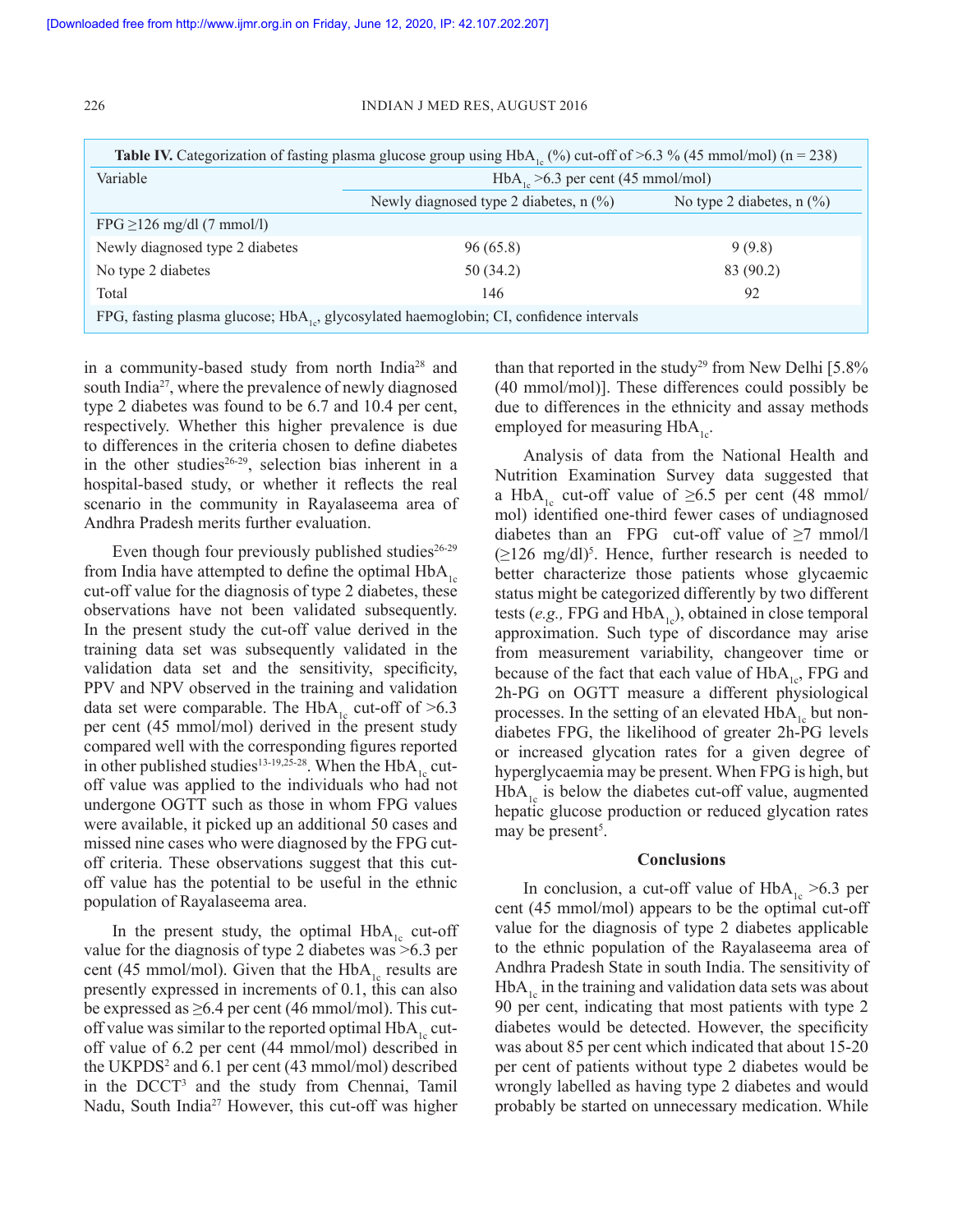#### MOHAN *et al*: GLYCOSYLATED HAEMOGLOBIN AS A DIAGNOSTIC TEST FOR TYPE 2 DIABETES 227

this may be resolved in a hospital-based situation on follow up of the patients, if  $HbA_{1c}$  is used as the diagnostic test in prevalence surveys of type 2 diabetes in the general population, the actual number of such misclassifications could be large. Therefore, it would not be advisable to replace the OGTT by  $HbA_{1c}$  as a diagnostic test for type 2 diabetes in the prevalence surveys in the general population.

## **Acknowledgment**

The study was funded by *Sri Balaji Arogya Vara Prasadini Scheme* of Sri Venkateswara Institute of Medical Sciences and Tirumala Tirupati Devasthanams, Tirupati. The authors thank Dr L. Jeyaseelan, Professor, Department of Statistics, Christian Medical College, Vellore, for help and guidance with sample size calculations. A part of this work was presented at APICON 2013, the 68th Annual Conference of the Association of Physicians of India held at Coimbatore (January 31**-**February 3, 2013).

# *Conflicts of Interest***:** None.

# **References**

- 1. International Diabetes Federation. The IDF Diabetes Atlas. 7th ed. Belgium, International Diabetes Federation; 2015. Available from: *http://www.diabetesatlas.org/*, accessed on May 20, 2016.
- 2. Intensive blood-glucose control with sulphonylureas or insulin compared with conventional treatment and risk of complications in patients with type 2 diabetes (UKPDS 33). UK Prospective Diabetes Study (UKPDS) Group. *Lancet* 1998; *352* : 837-53.
- 3. The effect of intensive treatment of diabetes on the development and progression of long-term complications in insulin-dependent diabetes mellitus. The Diabetes Control and Complications Trial Research Group. *N Engl J Med* 1993; *329* : 977-86.
- 4. International Expert Committee. International Expert Committee report on the role of the A1C assay in the diagnosis of diabetes. *Diabetes Care* 2009; *32* : 1327-34.
- 5. American Diabetes Association. Diagnosis and classification of diabetes mellitus. *Diabetes Care* 2010; *33* (Suppl 1) : S62-9.
- 6. Kuppuswamy B. *Manual of socioeconomic status* (Urban). New Delhi: Manasayan; 1981.
- 7. Mishra D, Singh HP. Kuppuswamy's socioeconomic status scale – A revision. *Indian J Pediatr* 2003; *70* : 273-4.
- 8. Chobanian AV, Bakris GL, Black HR, Cushman WC, Green LA, Izzo JL Jr., *et al.* Seventh report of the Joint National Committee on Prevention, Detection, Evaluation, and Treatment of High Blood Pressure. *Hypertension* 2003; *42* : 1206-52.
- 9. The DCCT Research Group. The relationship of glycemic exposure  $(HbA_1c)$  to the risk of development and progression of retinopathy in the diabetes control and complications trial. *Diabetes* 1995; *44* : 968-83.
- 10. Friedewald WT, Levy RI, Fredrickson DS. Estimation of the concentration of low-density lipoprotein cholesterol in plasma, without use of preparative ultracentrifuge. *Clin Chem* 1972;*18*:499-502.
- 11. Kumar R, Indrayan A. Receiver operating characteristic (ROC) curve for medical researchers. *Indian Pediatr* 2011; *48* : 277-87.
- 12. Perkins NJ, Schisterman EF. The inconsistency of "optimal" cutpoints obtained using two criteria based on the receiver operating characteristic curve. *Am J Epidemiol* 2006; *163* : 670-5.
- 13. National Cholesterol Education Program (NCEP) Expert Panel on Detection, Evaluation, and Treatment of High Blood Cholesterol in Adults (Adult Treatment Panel III). Third report of the national cholesterol education program (NCEP) expert panel on detection, evaluation, and treatment of high blood cholesterol in adults (Adult Treatment Panel III) final report. *Circulation* 2002; *106* : 3143-421.
- 14. Yu Y, Ouyang XJ, Lou QL, Gu LB, Mo YZ, Ko GT, *et al.* Validity of glycated hemoglobin in screening and diagnosing type 2 diabetes mellitus in Chinese subjects. *Korean J Intern Med* 2012; *27* : 41-6.
- 15. Zemlin AE, Matsha TE, Hassan MS, Erasmus RT. HbA<sub>1</sub>c of 6.5% to diagnose diabetes mellitus? Does it work for us? The Bellville South Africa study. *PLoS One* 2011; *6* : e22558.
- 16. Greci LS, Kailasam M, Malkani S, Katz DL, Hulinsky I, Ahmadi R, *et al.* Utility of HbA(1c) levels for diabetes case finding in hospitalized patients with hyperglycemia. *Diabetes Care* 2003; *26* : 1064-8.
- 17. Kim HJ, Choi EY, Park EW, Cheong YS, Lee HY, Kim JH. The utility of  $HbA_1c$  as a diagnostic criterion of diabetes. *Korean J Fam Med* 2011; *32* : 383-9.
- 18. van 't Riet E, Alssema M, Rijkelijkhuizen JM, Kostense PJ, Nijpels G, Dekker JM. Relationship between A1C and glucose levels in the general Dutch population: the new Hoorn study. *Diabetes Care* 2010; *33* : 61-6.
- 19. Ma H, Gao X, Lin HD, Hu Y, Li XM, Gao J, *et al.* Glycated haemoglobin in diagnosis of diabetes mellitus and prediabetes among middle-aged and elderly population: Shanghai Changfeng study. *Biomed Environ Sci* 2013; *26* : 155-62.
- 20. Exebio JC, Zarini GG, Vaccaro JA, Exebio C, Huffman FG. Use of hemoglobin A1C to detect Haitian-Americans with undiagnosed Type 2 diabetes. *Arq Bras Endocrinol Metabol* 2012; *56* : 449-55.
- 21. The DCCT Research Group. The absence of a glycemic threshold for the development of long-term complications: the perspective of the Diabetes Control and Complications Trial. *Diabetes* 1996; *45* : 1289-98.
- 22. Bunn HF, Haney DN, Kamin S, Gabbay KH, Gallop PM. The biosynthesis of human hemoglobin A1c. Slow glycosylation of hemoglobin *in vivo*. *J Clin Invest* 1976; *57* : 1652-9.
- 23. Herman WH, Ma Y, Uwaifo G, Haffner S, Kahn SE, Horton ES, *et al.* Differences in A1C by race and ethnicity among patients